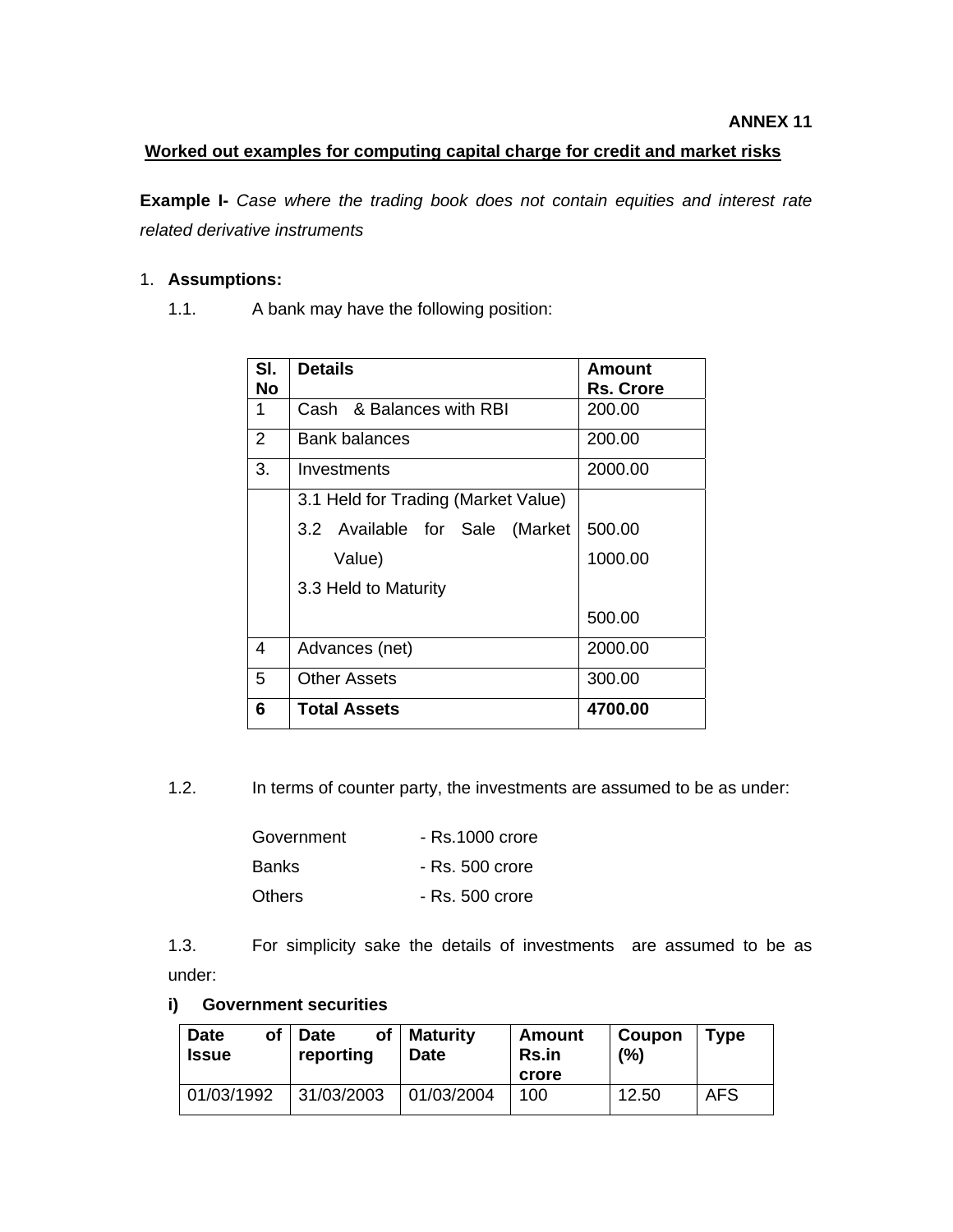| Οf<br>Date<br>Issue | Οf<br>Date<br>reporting | <b>Maturity</b><br>Date | Amount<br><b>Rs.in</b><br>crore | Coupon<br>$(\% )$ | <b>Type</b> |
|---------------------|-------------------------|-------------------------|---------------------------------|-------------------|-------------|
| 01/05/1993          | 31/03/2003              | 01/05/2003              | 100                             | 12.00             | <b>AFS</b>  |
| 01/03/1994          | 31/03/2003              | 31/05/2003              | 100                             | 12.00             | <b>AFS</b>  |
| 01/03/1995          | 31/03/2003              | 01/03/2015              | 100                             | 12.00             | <b>AFS</b>  |
| 01/03/1998          | 31/03/2003              | 01/03/2010              | 100                             | 11.50             | <b>AFS</b>  |
| 01/03/1999          | 31/03/2003              | 01/03/2009              | 100                             | 11.00             | <b>AFS</b>  |
| 01/03/2000          | 31/03/2003              | 01/03/2005              | 100                             | 10.50             | <b>HFT</b>  |
| 01/03/2001          | 31/03/2003              | 01/03/2006              | 100                             | 10.00             | <b>HTM</b>  |
| 01/03/2002          | 31/03/2003              | 01/03/2012              | 100                             | 8.00              | <b>HTM</b>  |
| 01/03/2003          | 31/03/2003              | 01/03/2023              | 100                             | 6.50              | <b>HTM</b>  |
| Total               |                         |                         | 1000                            |                   |             |

**ii) Bank Bonds** 

| of<br><b>Date</b><br><b>Issue</b> | of<br><b>Date</b><br>reporting | <b>Maturity</b><br><b>Date</b> | <b>Amount</b><br>Rs.<br>in<br>crore | Coupon<br>(%) | <b>Type</b> |
|-----------------------------------|--------------------------------|--------------------------------|-------------------------------------|---------------|-------------|
| 01/03/1992                        | 31/03/2003                     | 01/03/2004                     | 100                                 | 12.50         | <b>AFS</b>  |
| 01/05/1993                        | 31/03/2003                     | 01/05/2003                     | 100                                 | 12.00         | <b>AFS</b>  |
| 01/03/1994                        | 31/03/2003                     | 31/05/2003                     | 100                                 | 12.00         | <b>AFS</b>  |
| 01/03/1995                        | 31/03/2003                     | 01/03/2006                     | 100                                 | 12.50         | <b>AFS</b>  |
| 01/03/1998                        | 31/03/2003                     | 01/03/2007                     | 100                                 | 11.50         | <b>HFT</b>  |
| <b>Total</b>                      |                                |                                | 500                                 |               |             |

# **i) Other securities**

| <b>Date</b><br>of<br><b>Issue</b> | <b>of</b><br><b>Date</b><br>reporting | <b>Maturity</b><br><b>Date</b> | Amount<br>in<br>Rs. | Coupon<br>(%) | Type       |
|-----------------------------------|---------------------------------------|--------------------------------|---------------------|---------------|------------|
|                                   |                                       |                                | crore               |               |            |
| 01/03/1992                        | 31/03/2003                            | 01/03/2004                     | 100                 | 12.50         | <b>HFT</b> |
| 01/05/1993                        | 31/03/2003                            | 01/05/2003                     | 100                 | 12.00         | <b>HFT</b> |
| 01/03/1994                        | 31/03/2003                            | 31/05/2003                     | 100                 | 12.00         | <b>HFT</b> |
| 01/03/1995                        | 31/03/2003                            | 01/03/2006                     | 100                 | 12.50         | <b>HTM</b> |
| 01/03/1998                        | 31/03/2003                            | 01/03/2017                     | 100                 | 11.50         | <b>HTM</b> |
| <b>Total</b>                      |                                       |                                | 500                 |               |            |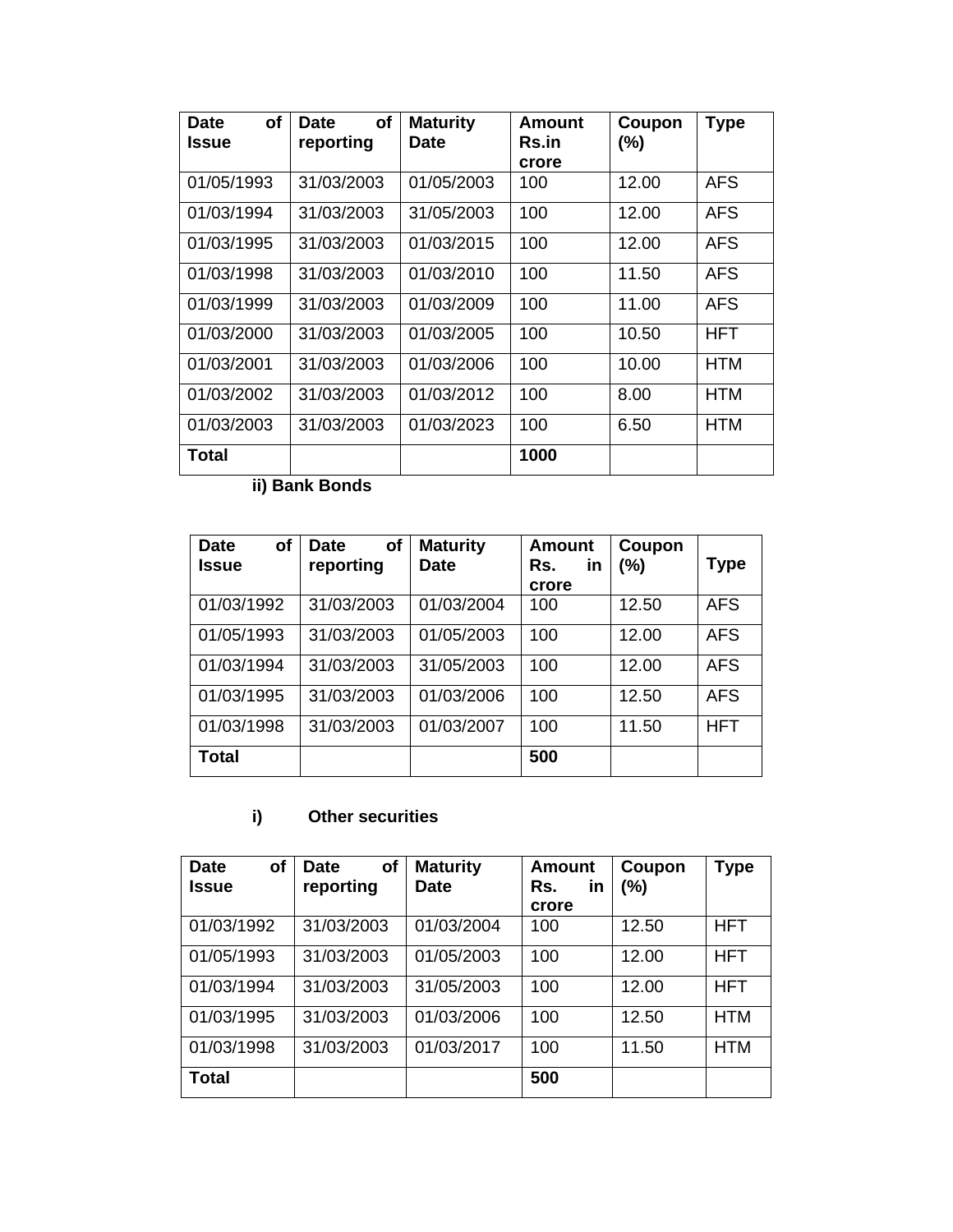#### **iv) Overall position**

|                | <b>Break-up of total investments</b> |                   | (Rs. in crore) |              |
|----------------|--------------------------------------|-------------------|----------------|--------------|
|                | Government                           | <b>Bank bonds</b> | <b>Other</b>   | <b>Total</b> |
|                | <b>Securities</b>                    |                   | securities     |              |
| <b>HFT</b>     | 100                                  | 100               | 300            | 500          |
| <b>AFS</b>     | 600                                  | 400               | 0              | 1000         |
| <b>Trading</b> | 700                                  | 500               | 300            | 1500         |
| <b>Book</b>    |                                      |                   |                |              |
| <b>HTM</b>     | 300                                  | 0                 | 200            | 500          |
| <b>Total</b>   | 1000                                 | 500               | 500            | 2000         |

### 2. **Computation of risk weighted assets**

## **2.1. Risk weighted assets for credit risk**

As per the guidelines, Held for Trading and Available for Sale securities would qualify to be categorized as Trading Book. Thus, trading book in the instant case would be Rs.1500 crore as indicated above. While computing the credit risk, the securities held under trading book would be excluded and hence the risk-weighted assets for credit risks would be as under:

(Rs. in crore)

| SI.No.         | <b>Details of Assets</b> | <b>Market</b><br>Value* | <b>Risk Weight</b><br>(%) | <b>Risk weighted</b><br><b>Assets</b> |
|----------------|--------------------------|-------------------------|---------------------------|---------------------------------------|
| 1              | Cash & balances          | 200                     | $\Omega$                  | 0                                     |
|                | with RBI                 |                         |                           |                                       |
| $\overline{2}$ | <b>Bank balances</b>     | 200                     | 20                        | 40                                    |
| 3              | Investments:             |                         |                           |                                       |
|                | Government               | 300                     | 0                         | 0                                     |
|                | <b>Banks</b>             | 0                       | 20                        | 0                                     |
|                | Others                   | 200                     | 100                       | 200                                   |
| 4              | Advances (net)           | 2000                    | 100                       | 2000                                  |
| 5              | <b>Other Assets</b>      | 300                     | 100                       | 300                                   |
| 6              | Total Assets             | 3200                    |                           | 2540                                  |

\*Assumed as Market Value for illustration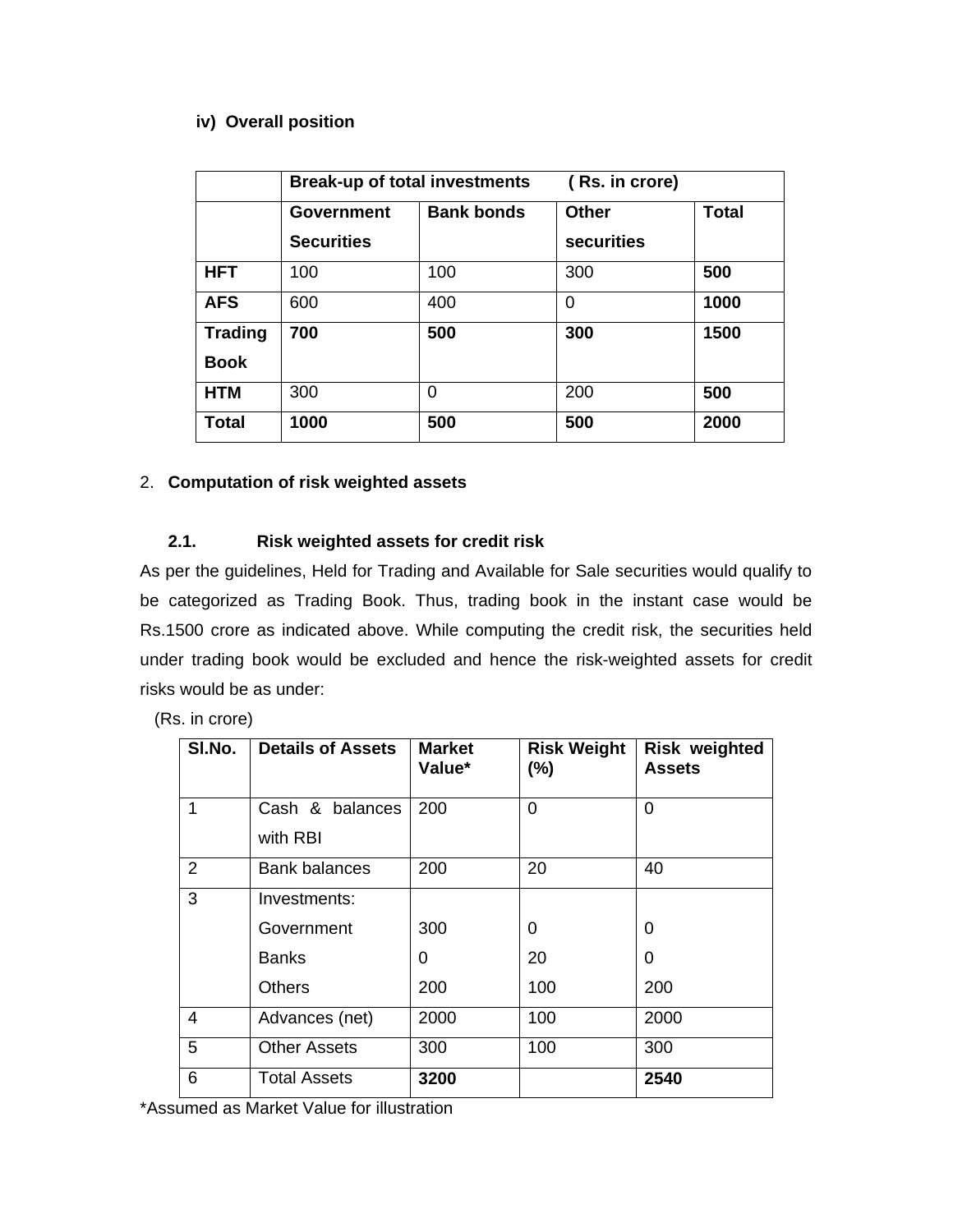## **2.2. Risk weighted assets for market risk ( Trading Book)**

*(Please refer to table in para 1.3(iv)* 

### **a. Specific Risk**

(i) Government securities: Rs.700 crore – Nil

(ii) Bank bonds:

| <b>Details</b>                         | <b>Capital</b><br>charge | Amount | <b>Capital</b><br>charge |
|----------------------------------------|--------------------------|--------|--------------------------|
| For residual term to final maturity 6  | 0.30%                    | 200    | 0.60                     |
| months or less                         |                          |        |                          |
| residual term to final maturity<br>For | 1.125%                   | 100    | 1.125                    |
| between 6 and 24 months                |                          |        |                          |
| residual term to final maturity<br>For | 1.80%                    | 200    | 3.60                     |
| exceeding 24 months                    |                          |        |                          |
| <b>Total</b>                           |                          | 500    | 5.325                    |

#### **(Amount in Crores of Rupees)**

(iii) Other securities : Rs.300 crore @ 9% =Rs. 27 crore Total charge for specifc risk (i)+(ii)+(iii)

 $=$  Rs.0 crore+Rs.5.325 crore + Rs.27 crore  $=$  Rs. 32.325 crore

Therefore, capital charge for specific risk in trading book is Rs.32.33 crore.

## **b. General Market Risk**

Modified duration is used to arrive at the price sensitivity of an interest rate related instrument. For all the securities listed below, date of reporting is taken as 31/3/2003.

| <b>Counter</b><br><b>Party</b> | <b>Maturity</b><br><b>Date</b> | <b>Amount</b><br>(market<br>value) | Coupon<br>(%) | Capital<br>Charge<br>for<br>general<br>market risk |
|--------------------------------|--------------------------------|------------------------------------|---------------|----------------------------------------------------|
| Govt.                          | 01/03/2004                     | 100                                | 12.50         | 0.84                                               |
| Govt.                          | 01/05/2003                     | 100                                | 12.00         | 0.08                                               |

#### **(Amount in Crores of Rupees)**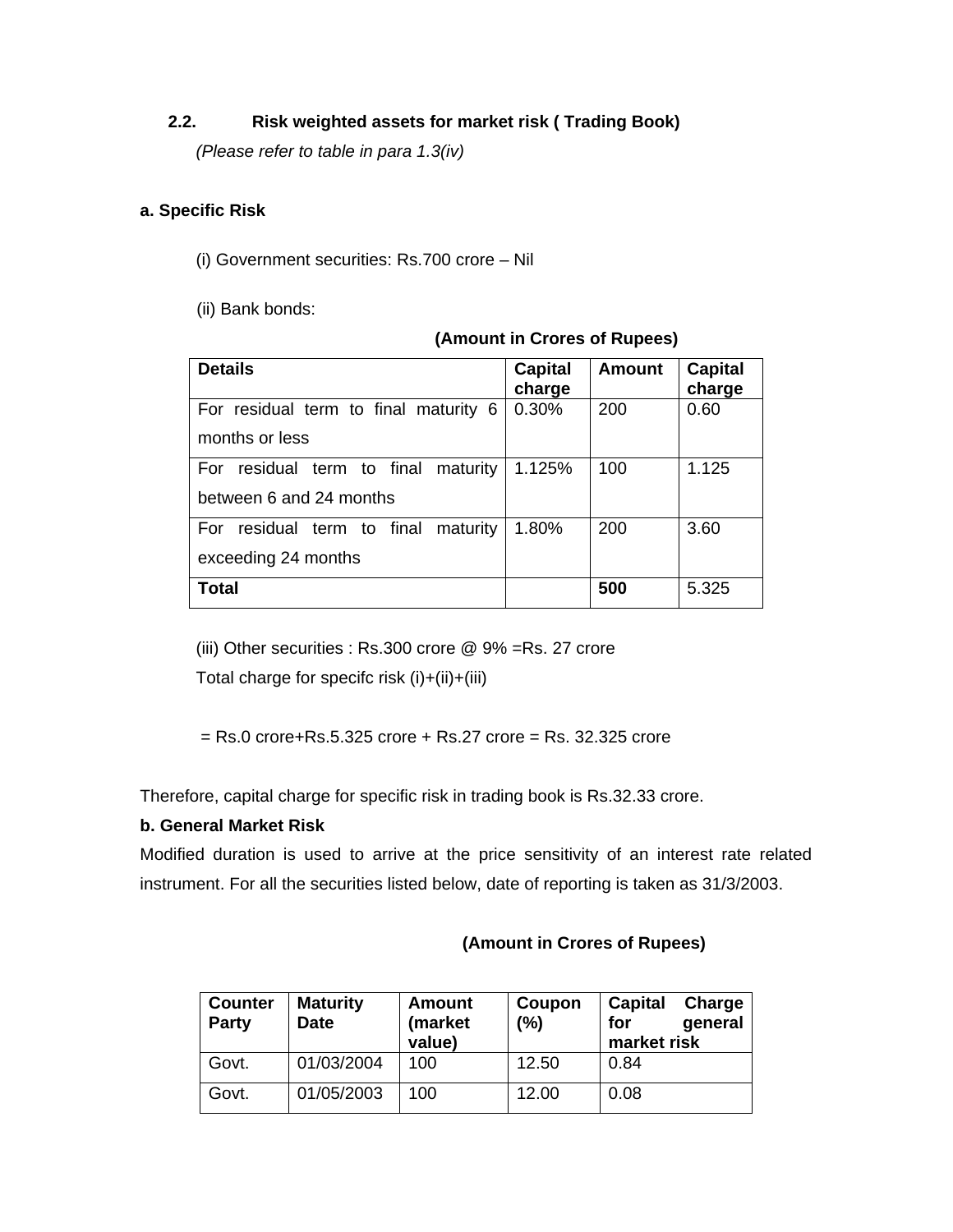| <b>Counter</b><br><b>Party</b> | <b>Maturity</b><br><b>Date</b> | Amount<br>(market | Coupon<br>$(\% )$ | Capital<br>Charge<br>general<br>for |
|--------------------------------|--------------------------------|-------------------|-------------------|-------------------------------------|
|                                |                                | value)            |                   | market risk                         |
| Govt.                          | 31/05/2003                     | 100               | 12.00             | 0.16                                |
| Govt.                          | 01/03/2015                     | 100               | 12.50             | 3.63                                |
| Govt.                          | 01/03/2010                     | 100               | 11.50             | 2.79                                |
| Govt.                          | 01/03/2009                     | 100               | 11.00             | 2.75                                |
| Govt.                          | 01/03/2005                     | 100               | 10.50             | 1.35                                |
| <b>Banks</b>                   | 01/03/2004                     | 100               | 12.50             | 0.84                                |
| <b>Banks</b>                   | 01/05/2003                     | 100               | 12.00             | 0.08                                |
| <b>Banks</b>                   | 31/05/2003                     | 100               | 12.00             | 0.16                                |
| <b>Banks</b>                   | 01/03/2006                     | 100               | 12.50             | 1.77                                |
| <b>Banks</b>                   | 01/03/2007                     | 100               | 11.50             | 2.29                                |
| <b>Others</b>                  | 01/03/2004                     | 100               | 12.50             | 0.84                                |
| <b>Others</b>                  | 01/05/2003                     | 100               | 12.00             | 0.08                                |
| <b>Others</b>                  | 31/05/2003                     | 100               | 12.00             | 0.16                                |
|                                | <b>Total</b>                   | 1500              |                   | 17.82                               |

#### **c. Total charge for market risk**

Adding the capital charges for specific risk as well as general market risk would give the total capital charge for the trading book of interest rate related instruments. Therefore, capital charge for Market Risks = Rs.32.33 crore + Rs.17.82 crore, i.e., Rs.50.15 crore.

**d.** To facilitate computation of CRAR for the whole book, this capital charge needs to be converted into equivalent risk weighted assets. In India, the minimum CRAR is 9%. Hence, the capital charge could be converted to risk weighted assets by multiplying the capital charge by (100  $\div$  9), Thus risk weighted assets for market risk is 50.15\*(100  $\div$  9)  $=$  Rs.557.23 crore.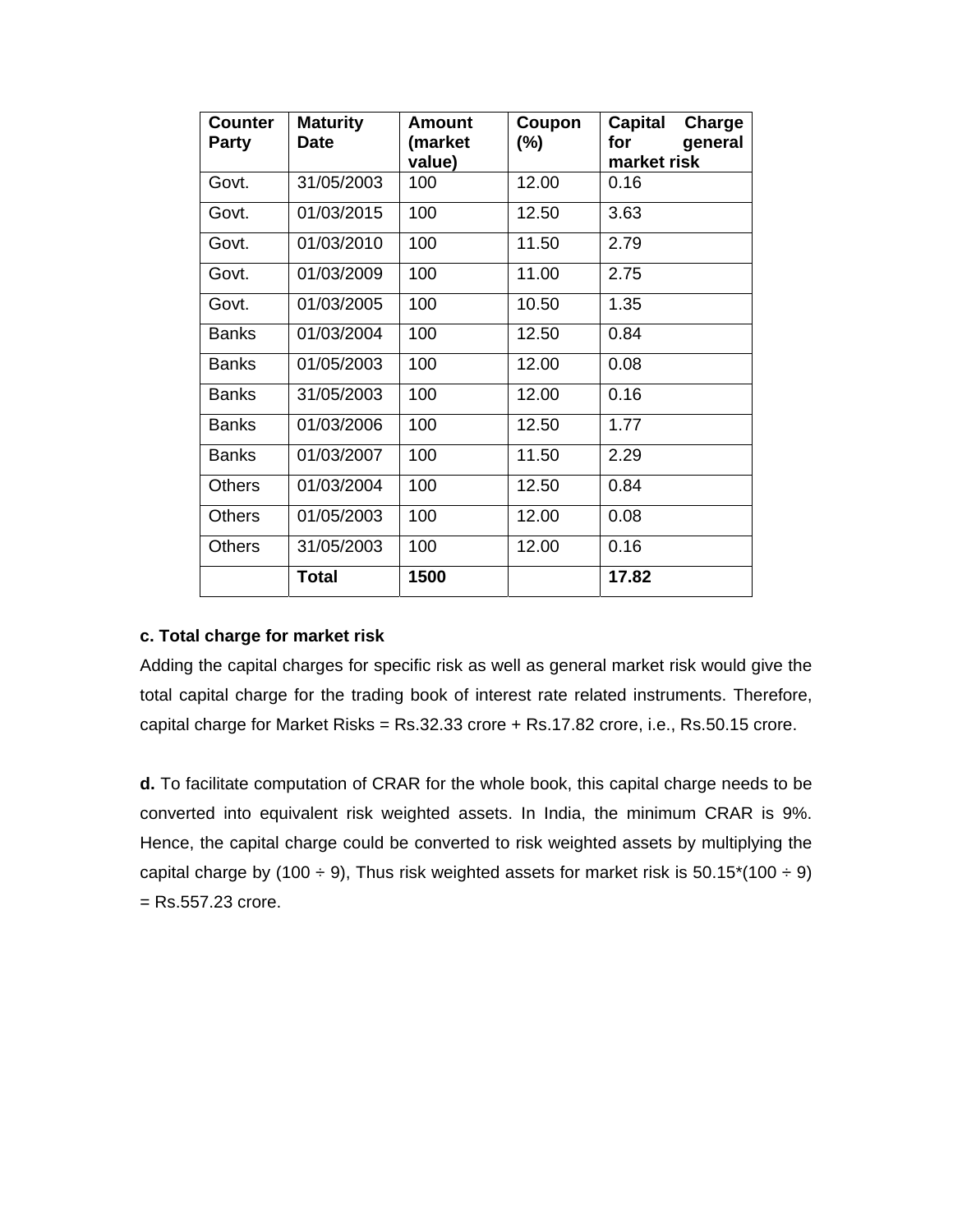#### **2.3 Computing the capital ratio**

### **(Amount in Crores of Rupees)**

| 1             | <b>Total Capital</b>                 | 400     |
|---------------|--------------------------------------|---------|
| $\mathcal{P}$ | Risk weighted assets for Credit Risk | 2540.00 |
| 3             | Risk weighted assets for Market Risk | 557.23  |
|               | Total Risk weighted assets (2+3)     | 3097.23 |
| 5             | <b>CRAR</b> $[(1 \div 4)^*100]$      | 12.91%  |

**Example 2-** *indicating computation of capital charge for credit and market risks – with equities and interest rate related derivative instruments. Foreign exchange and gold open positions also have been assumed*.

#### **Assumptions**

A bank may have the following position:

|                | <b>Details</b>                     | <b>Rs. in Crore</b> |
|----------------|------------------------------------|---------------------|
| SI.<br>No      |                                    |                     |
| 1              | Cash & Balances with               | 200.00              |
| $\overline{2}$ | <b>Bank balances</b>               | 200.00              |
| 3              | Investments                        |                     |
|                | 3.1<br>Rate<br>related<br>Interest |                     |
|                | <b>Securities</b>                  |                     |
|                | <b>Held for Trading</b>            | 500.00              |
|                | <b>Available for Sale</b>          | 1000.00             |
|                | <b>Held to Maturity</b>            | 500.00              |
|                |                                    |                     |
|                | 3.2 Equities                       | 300.00              |
| 4              | Advances (net)                     | 2000.00             |
| 5              | Other Assets                       | 300.00              |
| 6              | <b>Total Assets</b>                | 5000.00             |

 foreign exchange open position limit is assumed as Rs.60 crore and Gold open position is assumed at Rs.40 crore.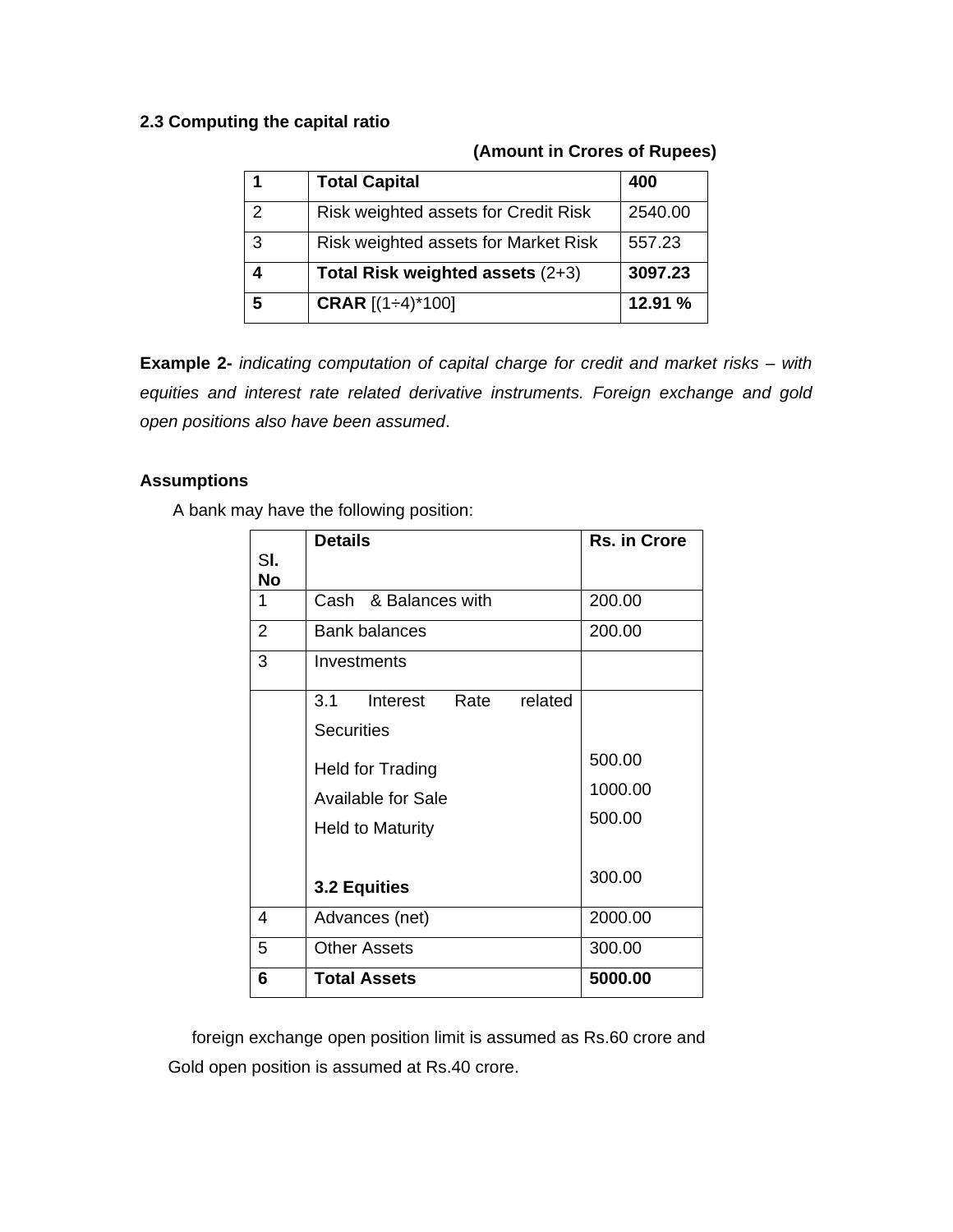Let us also assume that the bank is having the following positions in interest rate related derivatives:

- (i) Interest Rate Swaps (IRS), Rs.100 crore bank received floating rate interest and pays fixed, next interest fixing after 6 months, residual life of swap 8 years, and
- (ii) Long position in interest rate future (IRF), Rs.50 crore, delivery after 6 months, life of underlying government security 3.5 years.

In terms of counter party the investments are assumed to be as under:

| a) Interest rate related securities |               |
|-------------------------------------|---------------|
| Government                          | Rs.1000 crore |
| <b>Banks</b>                        | Rs. 500 crore |
| <b>Corporate Bonds</b>              | Rs. 500 crore |
| b) Equities                         |               |
| Others                              | Rs.300 crore  |

For interest rate swaps and interest rate futures the counterparties are assumed to be corporates.

For simplicity sake let us assume the details of investments in interest rate related securities as under:

| of<br><b>Date</b><br><b>Issue</b> | <b>of</b><br><b>Date</b><br>reporting | <b>Maturity</b><br><b>Date</b> | Amount<br>Rs.crore | Coupo<br>n<br>(%) | <b>Type</b> |
|-----------------------------------|---------------------------------------|--------------------------------|--------------------|-------------------|-------------|
| 01/03/1992                        | 31/03/2003                            | 01/03/2004                     | 100                | 12.50             | <b>AFS</b>  |
| 01/05/1993                        | 31/03/2003                            | 01/05/2003                     | 100                | 12.00             | <b>AFS</b>  |
| 01/03/1994                        | 31/03/2003                            | 31/05/2003                     | 100                | 12.00             | <b>AFS</b>  |
| 01/03/1995                        | 31/03/2003                            | 01/03/2015                     | 100                | 12.50             | <b>AFS</b>  |
| 01/03/1998                        | 31/03/2003                            | 01/03/2010                     | 100                | 11.50             | <b>AFS</b>  |
| 01/03/1999                        | 31/03/2003                            | 01/03/2009                     | 100                | 11.00             | <b>AFS</b>  |
| 01/03/2000                        | 31/03/2003                            | 01/03/2005                     | 100                | 10.50             | <b>HFT</b>  |
| 01/03/2001                        | 31/03/2003                            | 01/03/2006                     | 100                | 10.00             | <b>HTM</b>  |

#### *i) Government securities*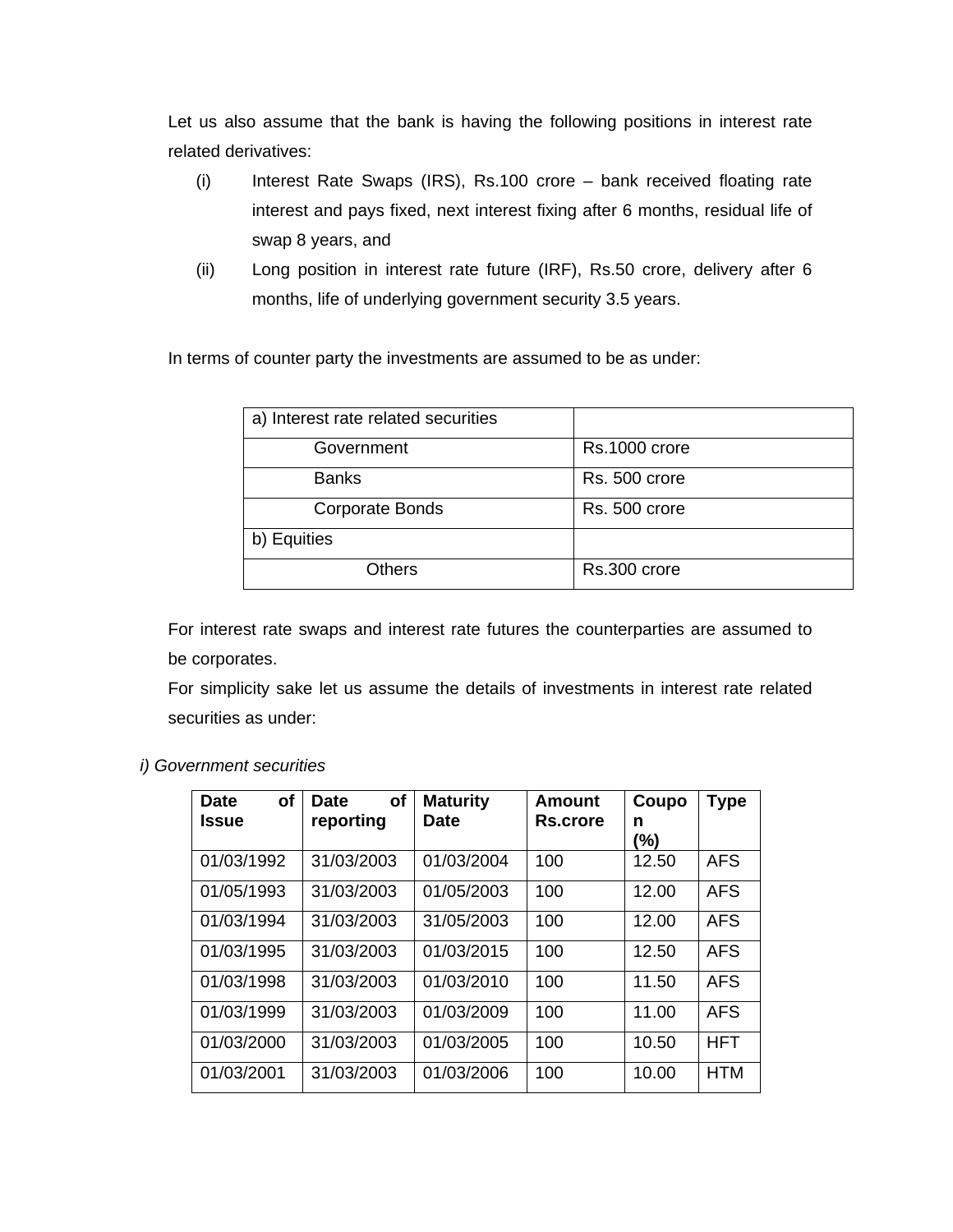| <b>Date</b><br>of<br><b>Issue</b> | оf<br><b>Date</b><br>reporting | <b>Maturity</b><br><b>Date</b> | Amount<br><b>Rs.crore</b> | Coupo<br>n<br>$\frac{10}{6}$ | Type |
|-----------------------------------|--------------------------------|--------------------------------|---------------------------|------------------------------|------|
| 01/03/2002                        | 31/03/2003                     | 01/03/2012                     | 100                       | 8.00                         | HTM  |
| 01/03/2003                        | 31/03/2003                     | 01/03/2023                     | 100                       | 6.50                         | HTM  |
| Total                             |                                |                                | 1000                      |                              |      |

## **ii) Bank Bonds**

| <b>of</b><br><b>Date</b><br><b>Issue</b> | οf<br><b>Date</b><br>reporting | <b>Maturity</b><br><b>Date</b> | <b>Amount</b><br>Rs.crore | Coupon | <b>Type</b> |
|------------------------------------------|--------------------------------|--------------------------------|---------------------------|--------|-------------|
|                                          |                                |                                |                           | (%)    |             |
| 01/03/1992                               | 31/03/2003                     | 01/03/2004                     | 100                       | 12.50  | <b>AFS</b>  |
| 01/05/1993                               | 31/03/2003                     | 01/05/2003                     | 100                       | 12.00  | <b>AFS</b>  |
| 01/03/1994                               | 31/03/2003                     | 31/05/2003                     | 100                       | 12.00  | <b>AFS</b>  |
| 01/03/1995                               | 31/03/2003                     | 01/03/2006                     | 100                       | 12.50  | <b>AFS</b>  |
| 01/03/1998                               | 31/03/2003                     | 01/03/2007                     | 100                       | 11.50  | <b>HFT</b>  |
| Total                                    |                                |                                | 500                       |        |             |

# **iii) Other securities**

| of<br><b>Date</b><br><b>Issue</b> | of<br><b>Date</b><br>reporting | <b>Maturity</b><br><b>Date</b> | <b>Amount</b><br><b>Rs.crore</b> | Coupon<br>(%) | <b>Type</b> |
|-----------------------------------|--------------------------------|--------------------------------|----------------------------------|---------------|-------------|
| 01/03/1992                        | 31/03/2003                     | 01/03/2004                     | 100                              | 12.50         | <b>HFT</b>  |
| 01/05/1993                        | 31/03/2003                     | 01/05/2003                     | 100                              | 12.00         | <b>HFT</b>  |
| 01/03/1994                        | 31/03/2003                     | 31/05/2003                     | 100                              | 12.00         | <b>HFT</b>  |
| 01/03/1995                        | 31/03/2003                     | 01/03/2006                     | 100                              | 12.50         | <b>HTM</b>  |
| 01/03/1998                        | 31/03/2003                     | 01/03/2017                     | 100                              | 11.50         | <b>HTM</b>  |
| <b>Total</b>                      |                                |                                | 500                              |               |             |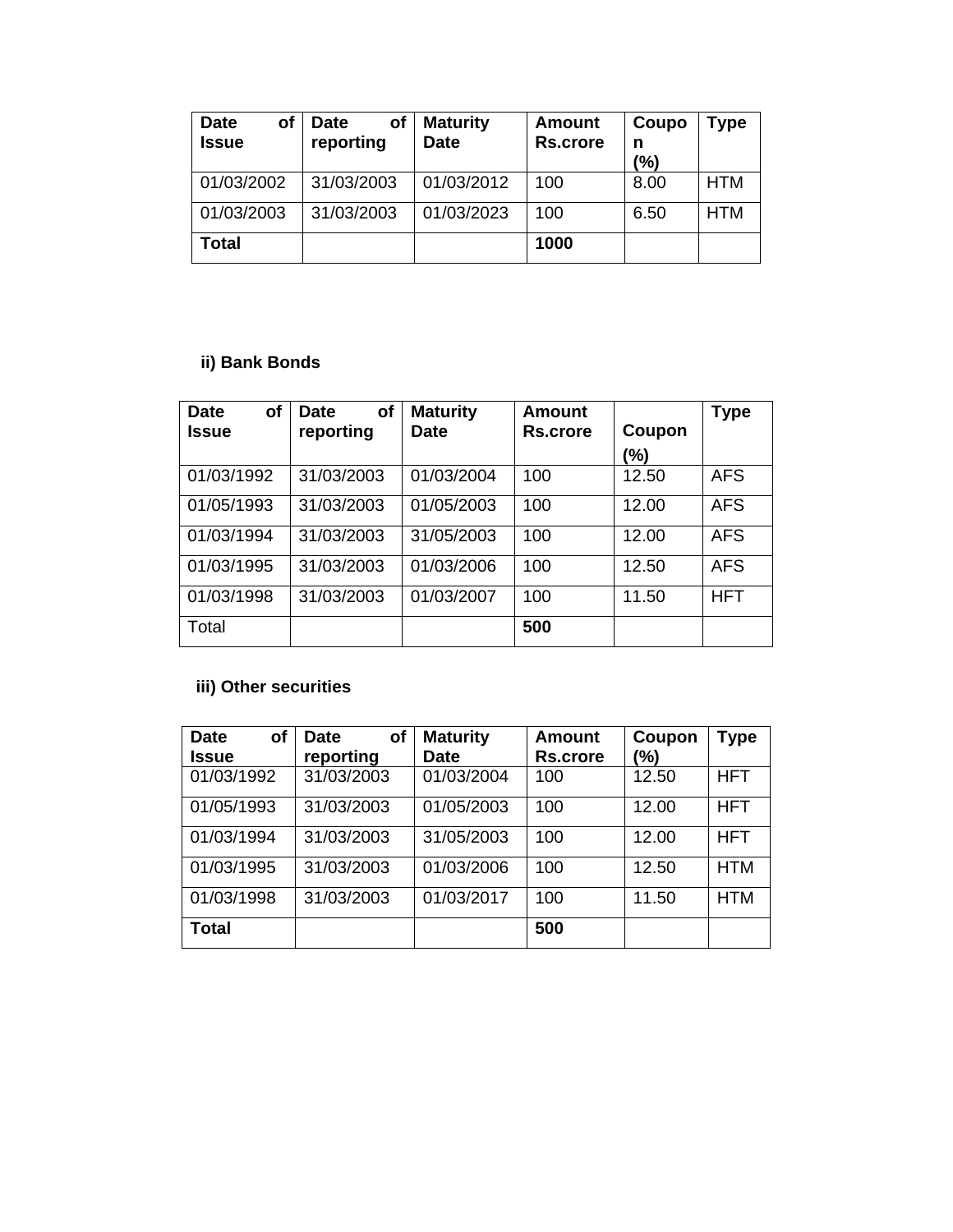#### **(b) Overall Position**

|                               | <b>Break-up of total investments</b> |                                   |                                |              |               |                |
|-------------------------------|--------------------------------------|-----------------------------------|--------------------------------|--------------|---------------|----------------|
|                               |                                      | Interest rate related instruments |                                |              | <b>Equity</b> |                |
|                               | Govt.<br>Securi<br>ties              | <b>Bank</b><br>bonds              | <b>Other</b><br>securiti<br>es | <b>Total</b> |               | Grand<br>Total |
| <b>HFT</b>                    | 100                                  | 100                               | 300                            | 500          | 300           | 800            |
| <b>AFS</b>                    | 600                                  | 400                               | $\Omega$                       | 1000         | 0             | 1000           |
| <b>Trading</b><br><b>Book</b> | 700                                  | 500                               | 300                            | 1500         | 300           | 1800           |
| <b>HTM</b>                    | 300                                  | 0                                 | 200                            | 500          | 0             | 500            |
| Grand<br>Total                | 1000                                 | 500                               | 500                            | 2000         | 300           | 2300           |

### **2. Computation of risk weighted assets**

### **2.1. Risk weighted assets for credit risk**

As per the guidelines, held for trading and available for sale securities would qualify to be categorized as Trading Book. Thus trading book in respect of interest rate related investments in the instant case would be Rs.1500 crore. In addition, equities position of Rs.300 crore would be in the trading book, as indicated above. The derivative products held by banks are to be considered as part of trading book. Open position on foreign exchange and gold also would be considered for market risk. While computing the capital charge for credit risk, the securities held under trading book would be excluded and hence the credit risk based risk-weights would be as under:

#### **(Amount in Crores of Rupees)**

| <b>Details of Assets</b> | <b>Book Value</b> | <b>Risk Weight</b> | <b>Risk</b><br>weighted<br><b>Assets</b> |
|--------------------------|-------------------|--------------------|------------------------------------------|
| Cash& RBI                | 200               | 0%                 |                                          |
| <b>Bank balances</b>     | 200               | 20%                | 40                                       |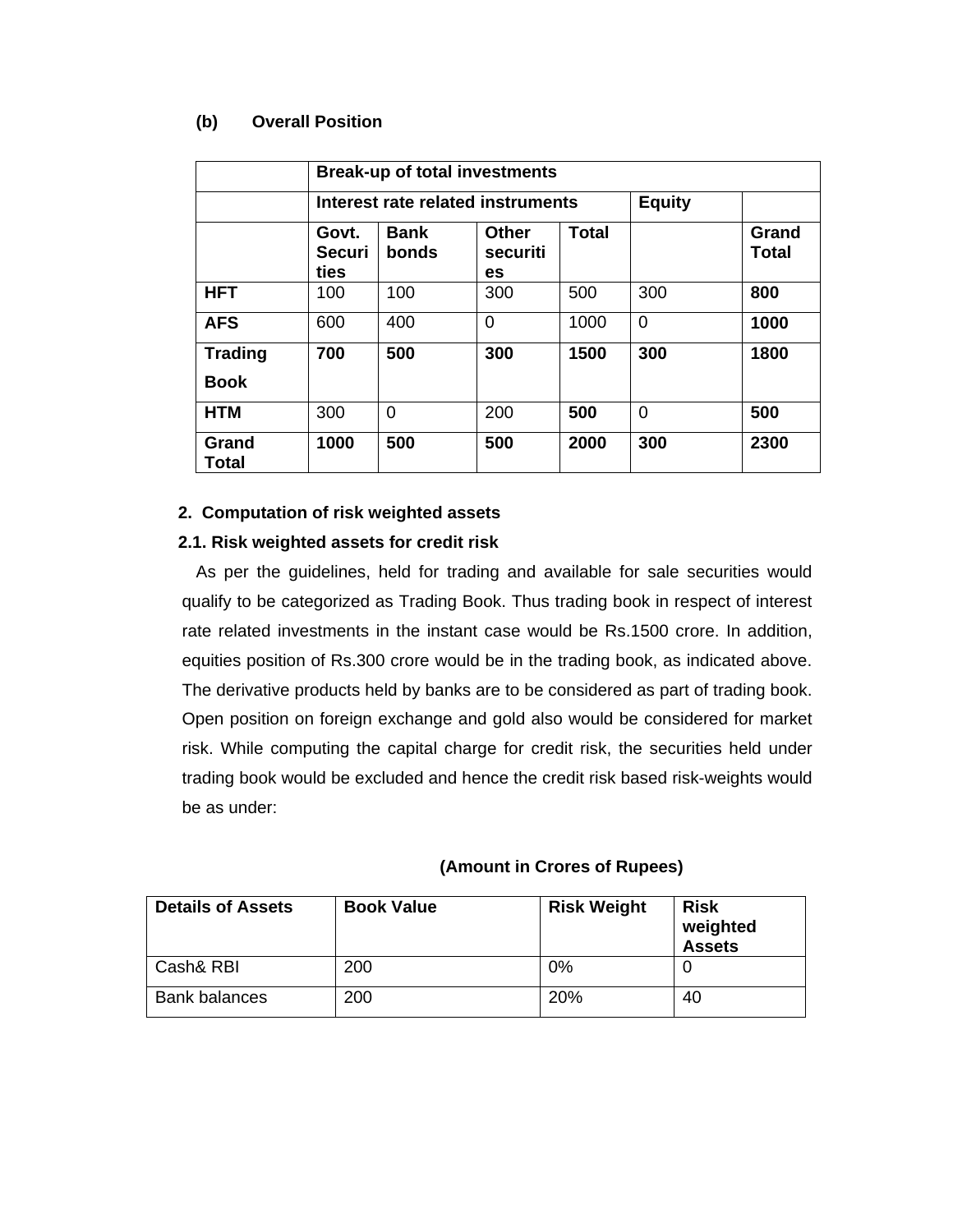| Investments in (HTM |                           |      |         |
|---------------------|---------------------------|------|---------|
| category)           |                           |      |         |
| Government          | 300                       | 0%   | 0       |
| <b>Banks</b>        | 0                         | 20%  | 0       |
| Corporate Bonds     | 200                       | 100% | 200     |
| Advances (net)      | 2000                      | 100% | 2000    |
| <b>Other Assets</b> | 300                       | 100% | 300     |
| <b>Total</b>        | 3200                      |      | 2540    |
| Credit Risk for OTC |                           |      |         |
| Derivatives:        |                           |      |         |
| <b>IRS</b>          | 100                       | 100% | 8.00    |
|                     | (Credit conversion factor |      |         |
|                     | $-1\% + 1\%$ per year)    |      |         |
| <b>IRF</b>          | 50                        | 100% | 0.25    |
|                     | (Credit conversion factor |      |         |
|                     | for maturities less than  |      |         |
|                     | one year $-0.5%$          |      |         |
| <b>Total</b>        | 3350                      |      | 2548.25 |

# **2.2 Risk weighted assets for market risk (Trading Book)**

(Please refer to table in para 1.7(iv) )

## **a. Specific Risk**

- 1. Investments in interest rate related instruments:
	- (i) Government securities Rs.700 crore Nil
	- (ii) Bank bonds

## **(Amount in Crores of Rupees)**

| <b>Details</b>                                                    | <b>Capital</b><br>charge | <b>Amount</b> | <b>Capital</b><br>Charge |
|-------------------------------------------------------------------|--------------------------|---------------|--------------------------|
| For residual term to final maturity 6<br>months or less           | 0.30%                    | 200           | 0.600                    |
| residual term to final maturity<br>For<br>between 6 and 24 months | 1.125%                   | 100           | 1.125                    |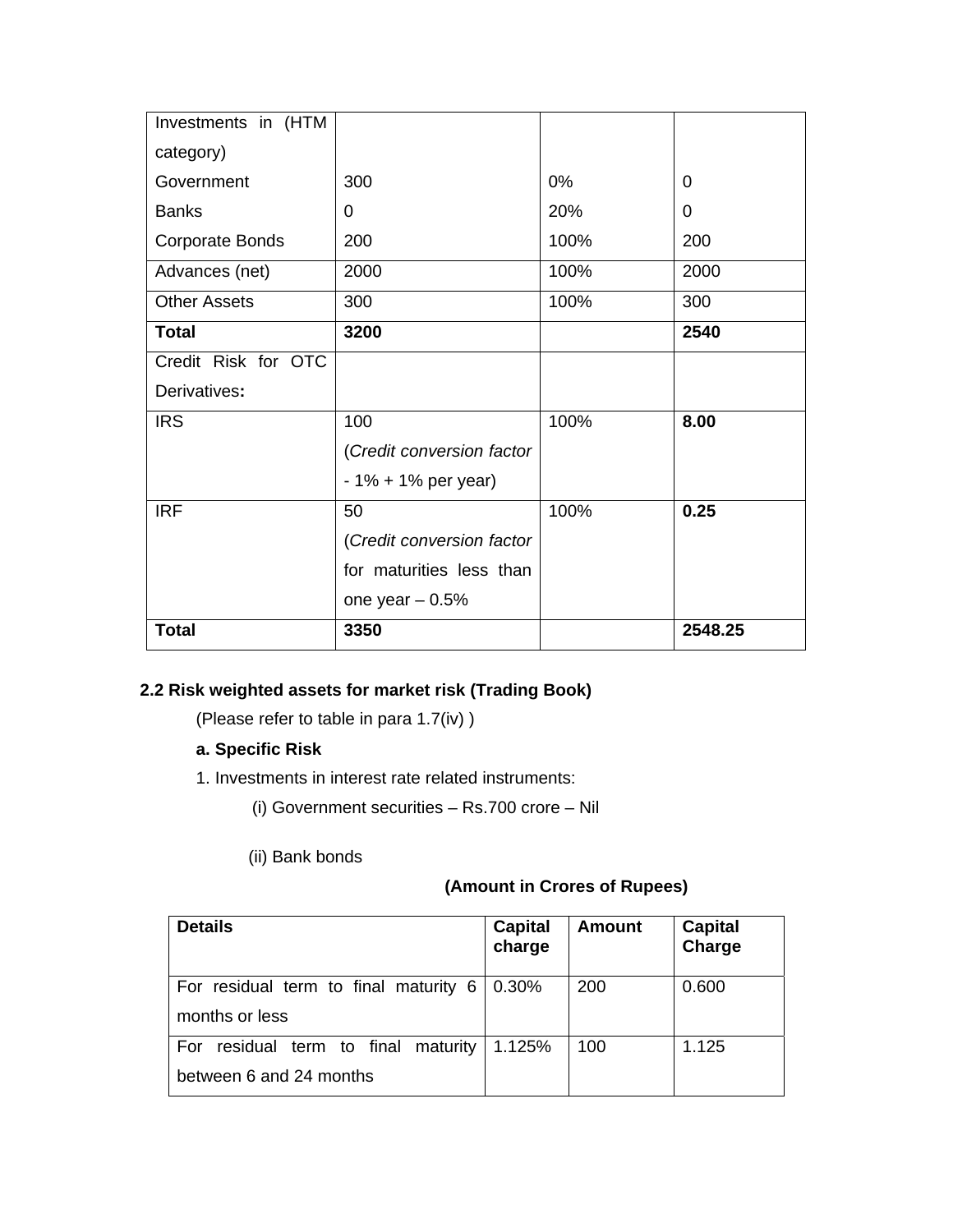| <b>Details</b>                         | <b>Capital</b><br>charge | <b>Amount</b> | <b>Capital</b><br>Charge |
|----------------------------------------|--------------------------|---------------|--------------------------|
| residual term to final maturity<br>For | 1.80%                    | 200           | 3.600                    |
| exceeding 24 months                    |                          |               |                          |
| <b>Total</b>                           |                          | 500           | 5.325                    |

(iii) Others Rs.300 crore  $@9\% = \text{Rs.27}$  crore

Total: (i) + (ii) + (iii)

- = Rs.0 crore+Rs.5.325 crore+Rs.27 crore = Rs.32.325 crore
- 2. Equities capital charge of 9% = Rs.27 crore

Total specific charge (1+2)

Therefore, capital charge for specific risk in the trading book is Rs. 59.33 crore (Rs. 32.33 crore + Rs. 27 crore).

### **b. General Market Risk**

(1). Investments in interest rate related instruments:

Modified duration is used to arrive at the price sensitivity of an interest rate related instrument. For all the securities listed below, date of reporting is taken as 31/3/2003.

| <b>Counter Party</b> | <b>Maturity Date</b> | Amount<br>market<br>value | Coupon<br>$(\% )$ | <b>Capital</b><br>for<br>charge<br>general<br>market risk |
|----------------------|----------------------|---------------------------|-------------------|-----------------------------------------------------------|
| Govt.                | 01/03/2004           | 100                       | 12.50             | 0.84                                                      |
| Govt.                | 01/05/2003           | 100                       | 12.00             | 0.08                                                      |
| Govt.                | 31/05/2003           | 100                       | 12.00             | 0.16                                                      |
| Govt.                | 01/03/2015           | 100                       | 12.50             | 3.63                                                      |
| Govt.                | 01/03/2010           | 100                       | 11.50             | 2.79                                                      |
| Govt.                | 01/03/2009           | 100                       | 11.00             | 2.75                                                      |
| Govt.                | 01/03/2005           | 100                       | 10.50             | 1.35                                                      |
| <b>Banks</b>         | 01/03/2004           | 100                       | 12.50             | 0.84                                                      |
| <b>Banks</b>         | 01/05/2003           | 100                       | 12.00             | 0.08                                                      |

 **(Amount in Crores of Rupees)**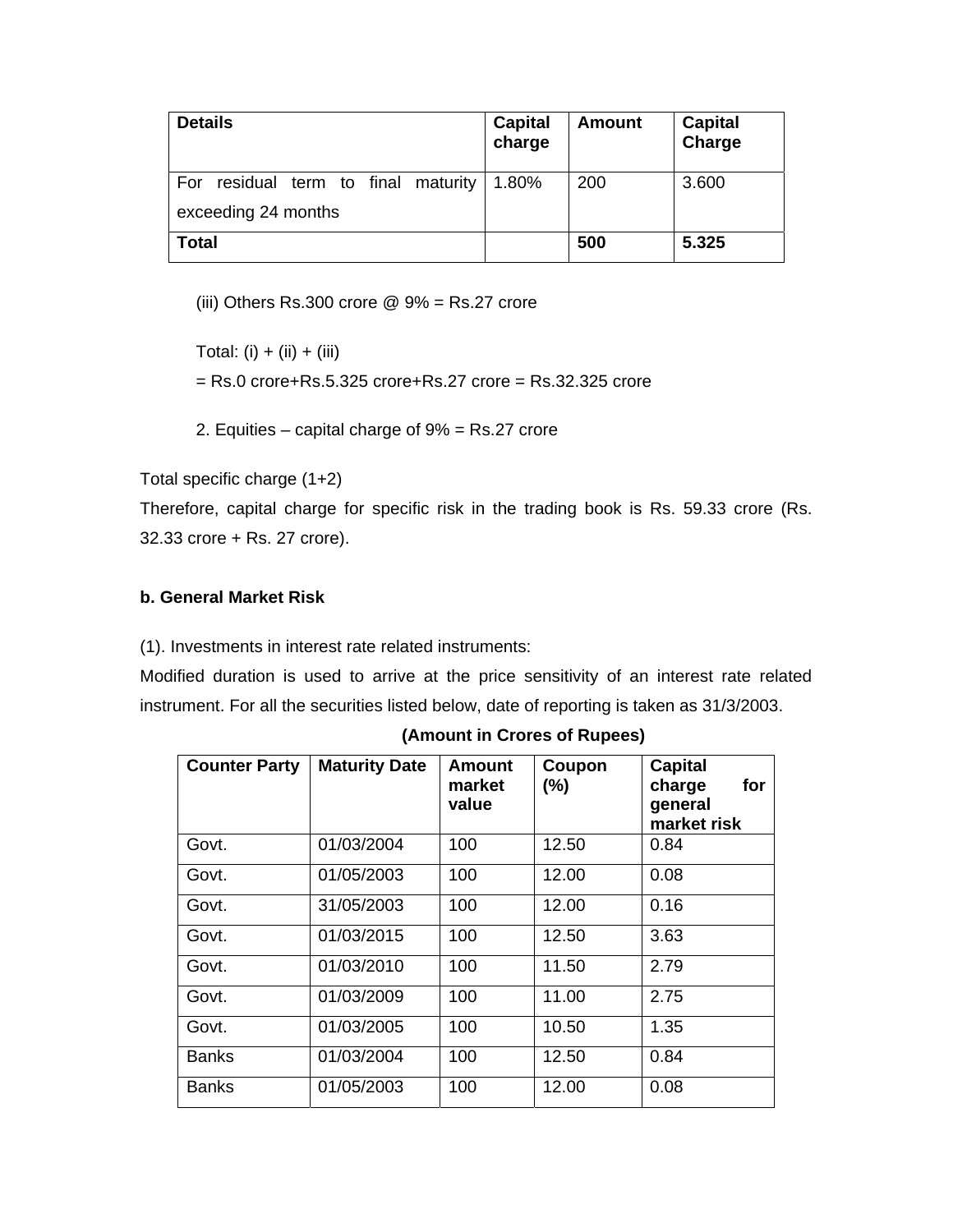| <b>Banks</b>  | 31/05/2003 | 100  | 12.00 | 0.16  |
|---------------|------------|------|-------|-------|
| <b>Banks</b>  | 01/03/2006 | 100  | 12.50 | 1.77  |
| <b>Banks</b>  | 01/03/2007 | 100  | 11.50 | 2.29  |
| <b>Others</b> | 01/03/2004 | 100  | 12.50 | 0.84  |
| <b>Others</b> | 01/05/2003 | 100  | 12.00 | 0.08  |
| <b>Others</b> | 31/05/2003 | 100  | 12.00 | 0.16  |
|               | Total      | 1500 |       | 17.82 |

(2) Positions in interest rate related derivatives

Interest rate swap

| <b>Counter</b><br><b>Party</b> | <b>Maturity</b><br><b>Date</b> | <b>Notional</b><br><b>Amount</b><br>(i.e., market<br>value) | <b>Modified</b><br>duration or<br>price<br>sensitivity | <b>Assumed</b><br>change in<br>yield<br>(ACI) | Capital<br>charge* |
|--------------------------------|--------------------------------|-------------------------------------------------------------|--------------------------------------------------------|-----------------------------------------------|--------------------|
| GOI                            | 30/09/2003                     | 100                                                         | 0.47                                                   | 1.00                                          | 0.47               |
| GOI                            | 31/03/2011                     | 100                                                         | 5.14                                                   | 0.60                                          | $(-)3.08$          |
|                                |                                |                                                             |                                                        |                                               | $(-)$ 2.61         |

Interest rate future

| <b>Counter</b><br><b>Party</b> | <b>Maturity</b><br><b>Date</b> | <b>Notional</b><br>Amount (i.e.,<br>market<br>value) | <b>Modified</b><br>duration or<br>price<br>sensitivity | <b>Assumed</b><br>change in<br>yield | Capital<br>charge |
|--------------------------------|--------------------------------|------------------------------------------------------|--------------------------------------------------------|--------------------------------------|-------------------|
| <b>GOI</b>                     | 30/09/2003                     | 50                                                   | 0.45                                                   | 1.00                                 | $(-)$ 0.225       |
| GOI                            | 31/03/2007                     | 50                                                   | 2.84                                                   | 0.75                                 | 1.070             |
|                                |                                |                                                      |                                                        |                                      | 0.840             |

#### (3) Disallowances

The price sensitivities calculated as above have been slotted into a duration-based ladder with fifteen time-bands as shown in table at the end of the Anenxure. Long and short positions within a time band have been subjected to vertical disallowance of 5%. In the instant case, vertical disallowance is applicable under 3-6 month time band and 7.3- 9.3 year time band. Then, net positions in each time band have been computed for horizontal offsetting subject to the disallowances mentioned in the table. In the instant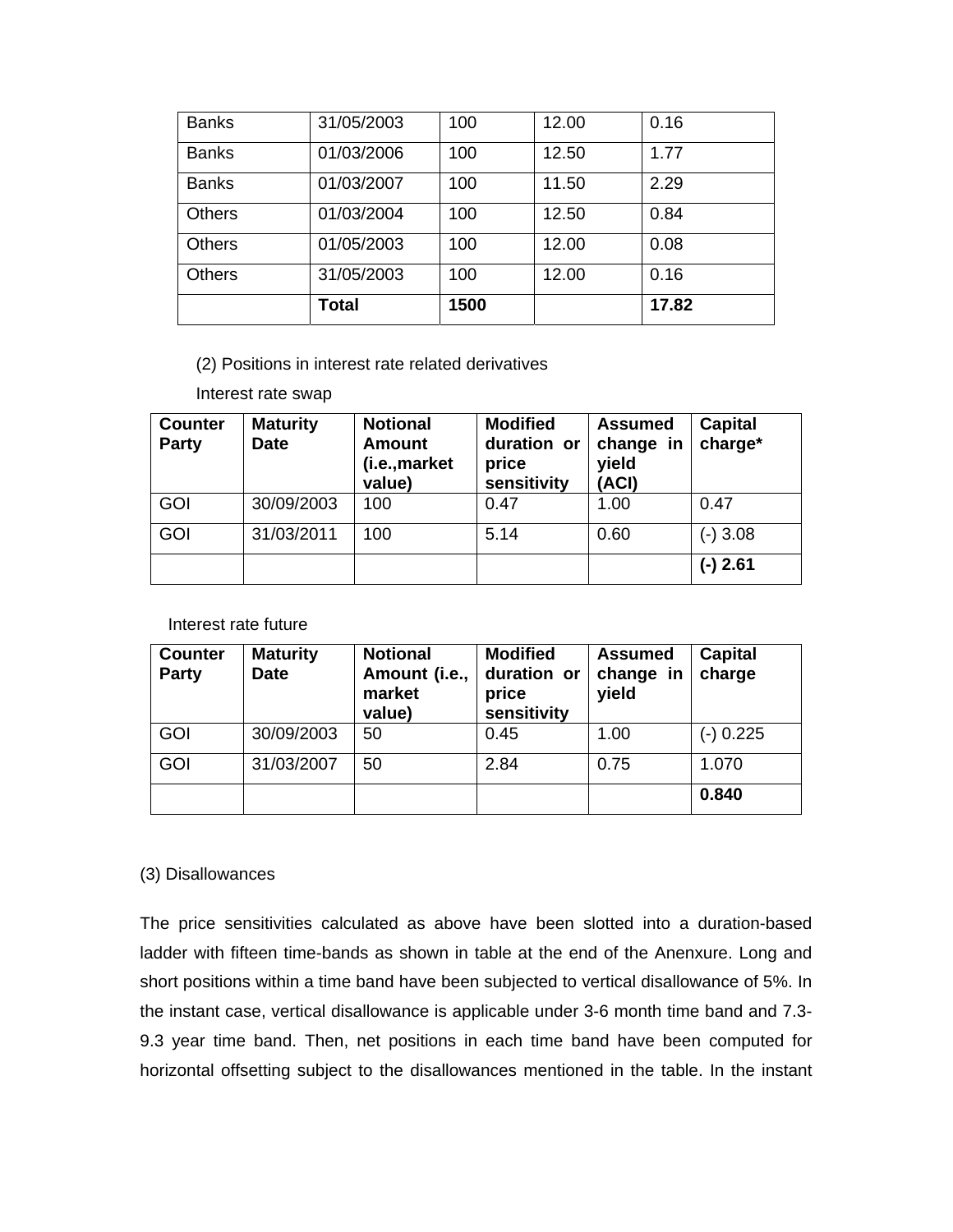case, horizontal disallowance is applicable only in respect of Zone 3. Horizontal disallowances in respect of adjacent zones are not applicable in the instant case.

#### *3.1 Calculation of Vertical Disallowance*

While calculating capital charge for general market risk on interest rate related instruments, banks should recognize the basis risk (different types of instruments whose price responds differently for movement in general rates) and gap risk (different maturities within timebands). This is addressed by a small capital charge (5%) on matched (off-setting) positions in each time band ("Vertical Disallowance")

An off-setting position, for vertical disallowance, will be the either the sum of long positions and or the short positions within a time band, whichever is lower. In the table at the end of the annex, except for the time band 3-6 months in Zone 1 and the time band of 7.3-9.3 years, where there are off-setting positions of (-) 0.22 and 2.79, there is no offsetting position in any other time band. The sum of long positions in the 3-6 months time band is  $+$  0.47 and the sum of short positions in this time band is  $(-)$  0.22. This offsetting position of 0.22 is subjected to a capital charge of 5% i.e. 0.01. The sum of long positions in the 7.3-9.3 years time band is + 2.79 and the sum of short positions in this time band is (-) 3.08. This off-setting position of 2.79 is subjected to a capital charge of 5% i.e. 0.1395. It may be mentioned here that if a bank does not have both long and short positions in the same time band, there is no need for any vertical disallowance. Banks in India are not allowed to take any short position in their books, except in derivatives. Therefore, banks in India will generally not be subject to vertical disallowance unless they have a short position in derivatives.

#### *3.2. Calculation of Horizontal Disallowance*

While calculating capital charge for general market risk on interest rate related instruments, banks must subject their positions to a second round of off-setting across time bands with a view to give recognition to the fact that interest rate movements are not perfectly correlated across maturity bands (yield curve risk and spread risk) i.e matched long and short positions in different time bands may not perfectly off-set. This is achieved by a "Horizontal Disallowance".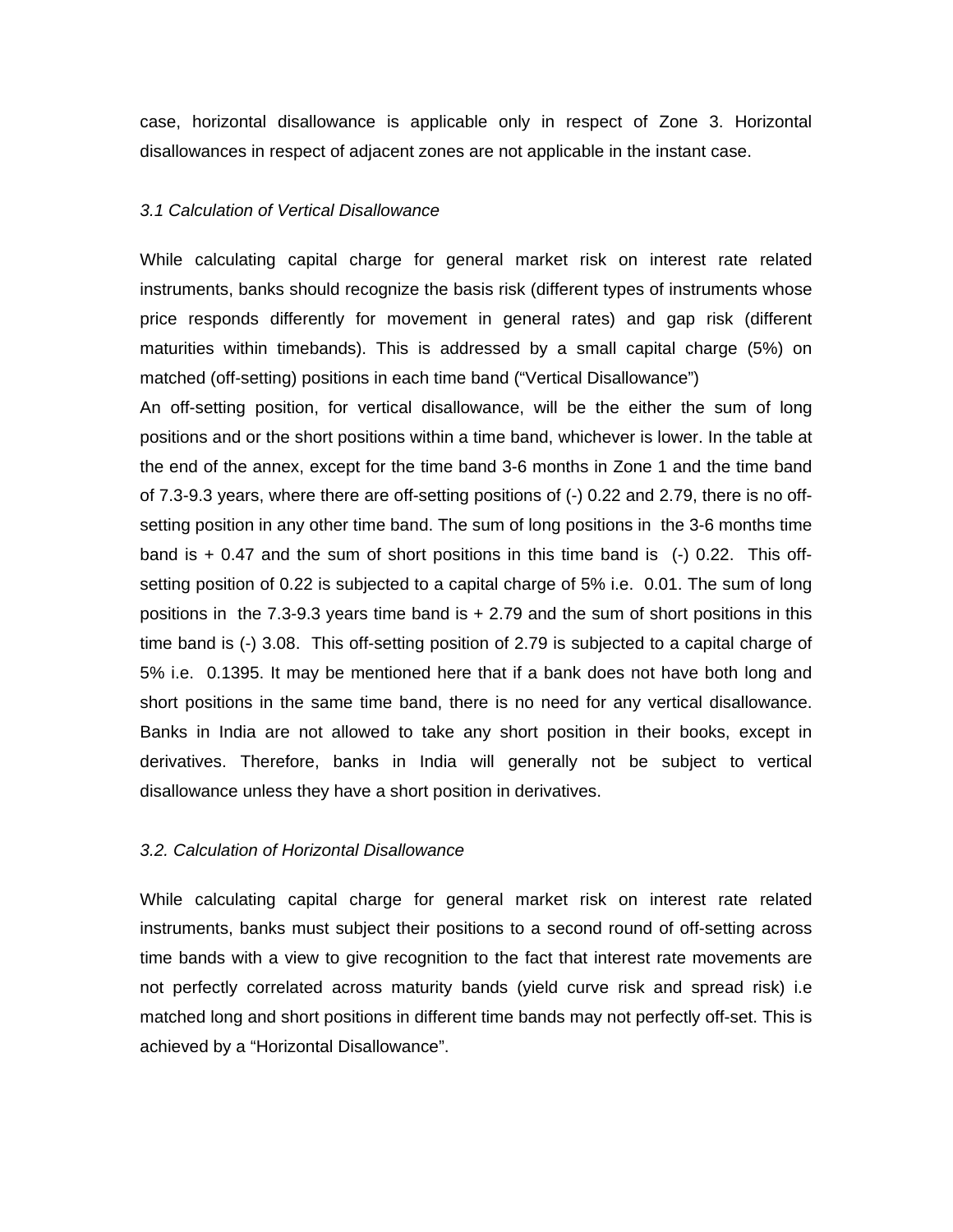An off-setting position, for horizontal disallowance, will be the either the sum of long positions and or the short positions within a Zone, whichever is lower. In the above example, except in Zone 3 (7.3 to 9.3 years) where there is an off-setting (matched) position of (-) 0.29, there is no off-setting position in any other Zone. The sum of long positions in this Zone is 9.74 and the sum of short positions in this Zone is (-) 0.29. This off-setting position of 0.29 is subject to horizontal disallowance as under:

| With in the same Zone (Zone 3) 30% of 0.29 | $= 0.09$ |
|--------------------------------------------|----------|
| Between adjacent Zones (Zone 2 & 3)        | $=$ Nil  |
| Between Zones 1 and Zone 3                 | $=$ Nil  |

It may be mentioned here that if a bank does not have both long and short positions in different time zones, there is no need for any horizontal disallowance. Banks in India are not allowed to take any short position in their books except in derivatives. Therefore, banks in India will generally not be subject to horizontal disallowance unless they have short positions in derivatives.

Total capital charge for interest rate related instruments is shown below

| For overall net position                                                          | 16.06 |
|-----------------------------------------------------------------------------------|-------|
| For vertical disallowance                                                         | 0.15  |
| For horizontal disallowance in Zone 3                                             | 0.09  |
| For horizontal disallowance in adjacent zones                                     | nil   |
| For horizontal disallowance between Zone 1 & 3                                    | Nil   |
| capital<br>charge for interest rate related<br><b>Total</b><br><b>instruments</b> | 16.30 |

(4) The total capital charge in this example for general market risk for interest rate related instruments is computed as under:

| SI.No | <b>Capital charge</b>                                        | Amount (Rs.) |
|-------|--------------------------------------------------------------|--------------|
|       | For the vertical disallowance (under 3-6 month time band)    |              |
|       |                                                              | 1,12,500     |
|       | For the vertical disallowance (under 7.3-9.3 year time band) |              |
|       |                                                              | 13,95,000    |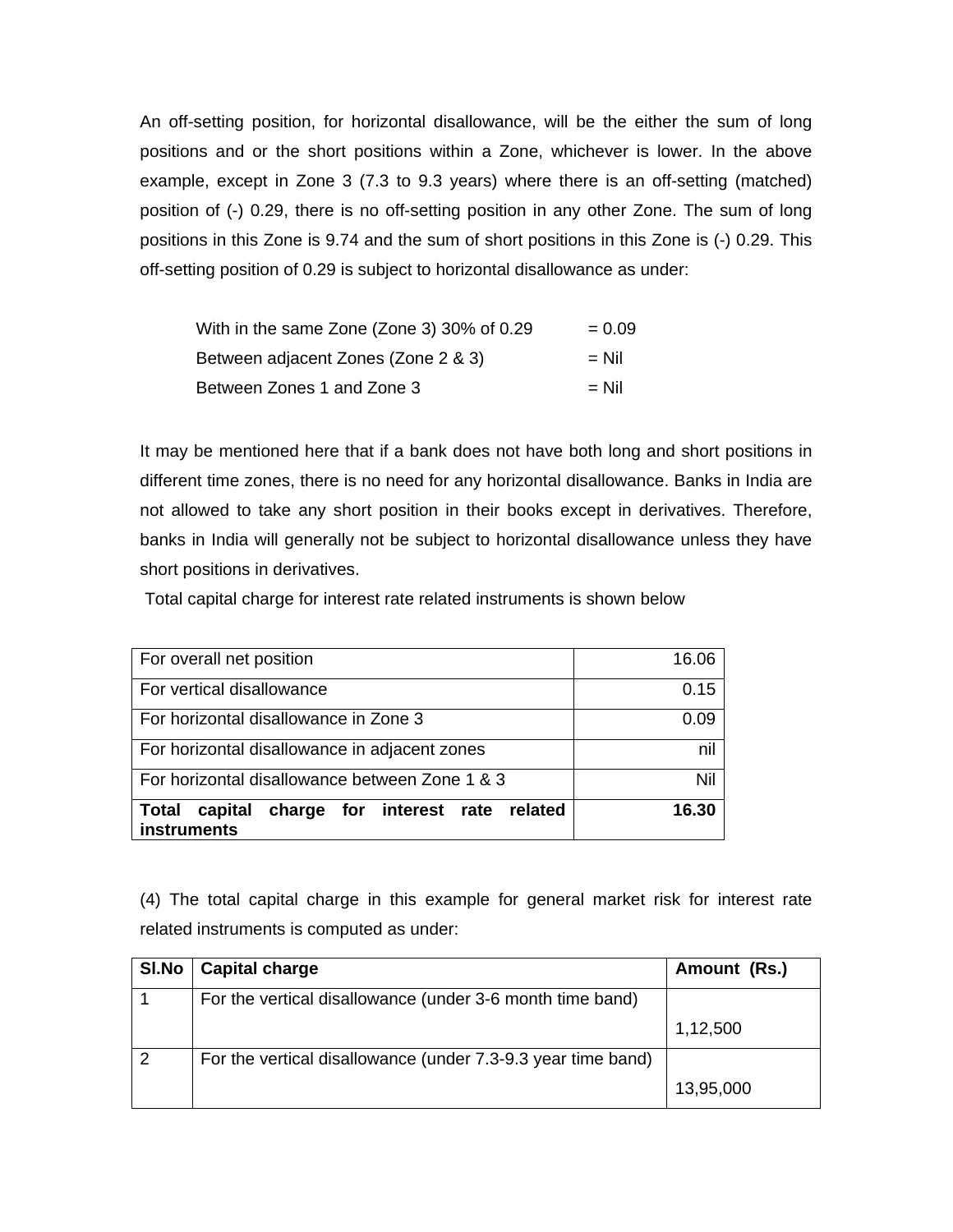| 3 | For the horizontal disallowance (under Zone 3)                                                                |              |
|---|---------------------------------------------------------------------------------------------------------------|--------------|
|   |                                                                                                               | 9,00,000     |
| 4 | For the horizontal disallowances between adjacent zones                                                       | 0            |
| 5 | For the overall net open position                                                                             |              |
|   | $(17.82 - 2.61 + 0.84)$                                                                                       | 16,06,00,000 |
| 6 | Total capital charge for general market risk on interest<br>rate related instruments<br>$(1 + 2 + 3 + 4 + 5)$ | 16,30,07,500 |

### (5) Equities

Capital charge for General Market Risk for equities is 9%. Thus, general market risk capital charge on equities would work out to Rs.27 crore.

### (6) Forex / Gold Open Position

Capital charge on forex/gold position would be computed at 9%. Thus the same works out to Rs.9 crore

(7) Capital charge for market risks in this example is computed as under:

| <b>Details</b> |      |         | Capital charge for<br><b>Specific Risk</b> | Capital | charge<br><b>General Market Risk</b> | for | Total  |
|----------------|------|---------|--------------------------------------------|---------|--------------------------------------|-----|--------|
| Interest       | Rate | Related | 32.33                                      | 16.30   |                                      |     | 48.63  |
| instruments    |      |         |                                            |         |                                      |     |        |
| Equities       |      |         | 27.00                                      | 27.00   |                                      |     | 54.00  |
| Forex/Gold     |      |         |                                            | 9.00    |                                      |     | 9.00   |
| Total          |      |         | 59.33                                      | 52.30   |                                      |     | 111.63 |

## **(Amount in Crores of Rupees)**

## *2.3 Computing Capital Ratio*

To facilitate computation of CRAR for the whole book, this capital charge for market risks in the Trading Book needs to be converted into equivalent risk weighted assets. As in India, a CRAR of 9% is required, the capital charge could be converted to risk weighted assets by multiplying the capital charge by (100  $\div$  9), i.e. Rs. 111.63\*(100  $\div$  9) = Rs. 1240.33 crore. Therefore, risk weighted assets for market risk is : Rs. 1240.33 crore.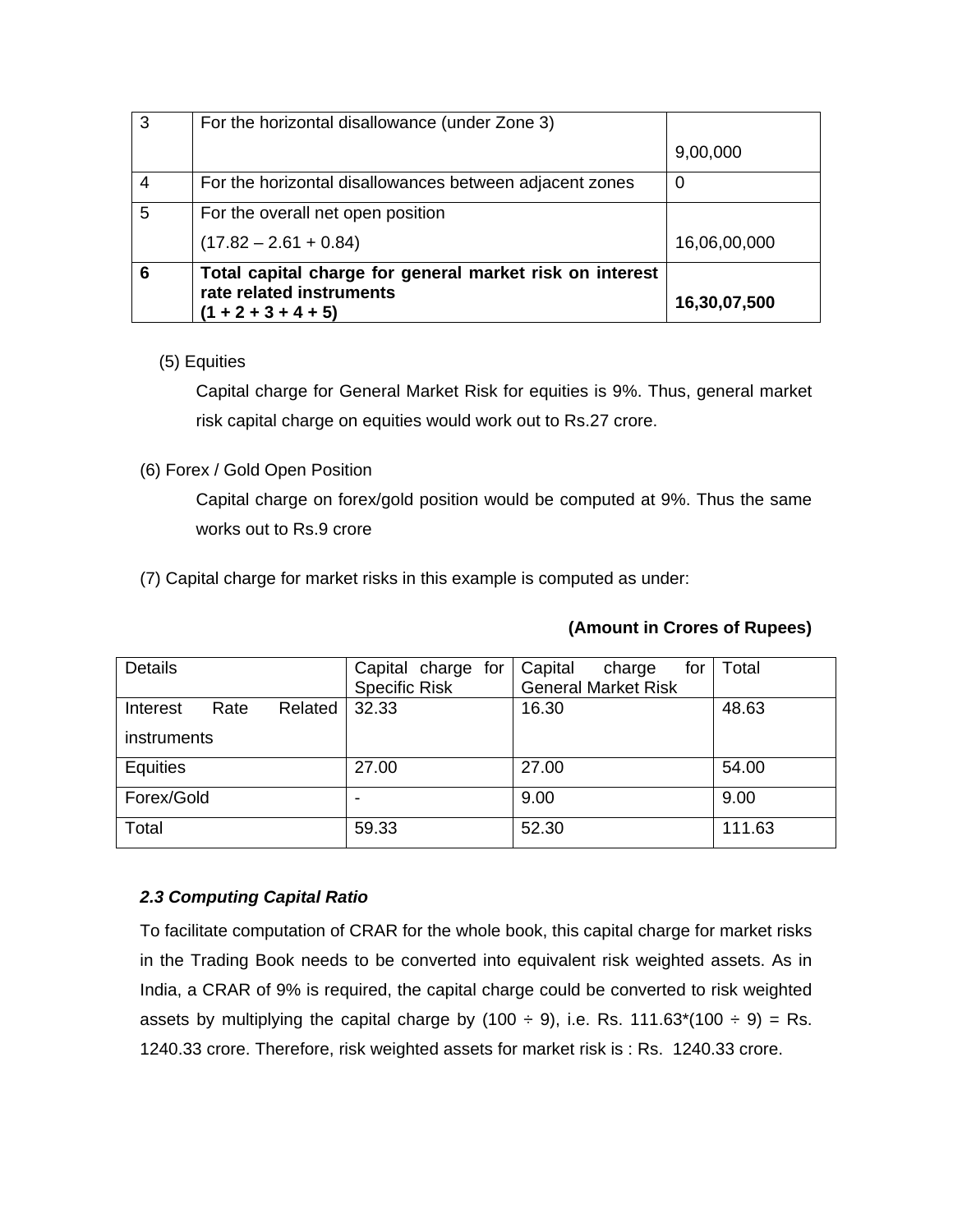# **(Amount in Crores of Rupees)**

|   | <b>Total Capital</b>                 | 400.00  |
|---|--------------------------------------|---------|
| 2 | Risk weighted assets for Credit Risk | 2548.25 |
| 3 | Risk weighted assets for Market Risk | 1240.33 |
|   | Total Risk weighted assets (2+3)     |         |
|   |                                      | 3788.58 |
| 5 | <b>CRAR</b> $[(1 \div 4)^* 100]$     | 10.56 % |

The reporting format for the purpose of monitoring the capital ratio is given in Annex 12